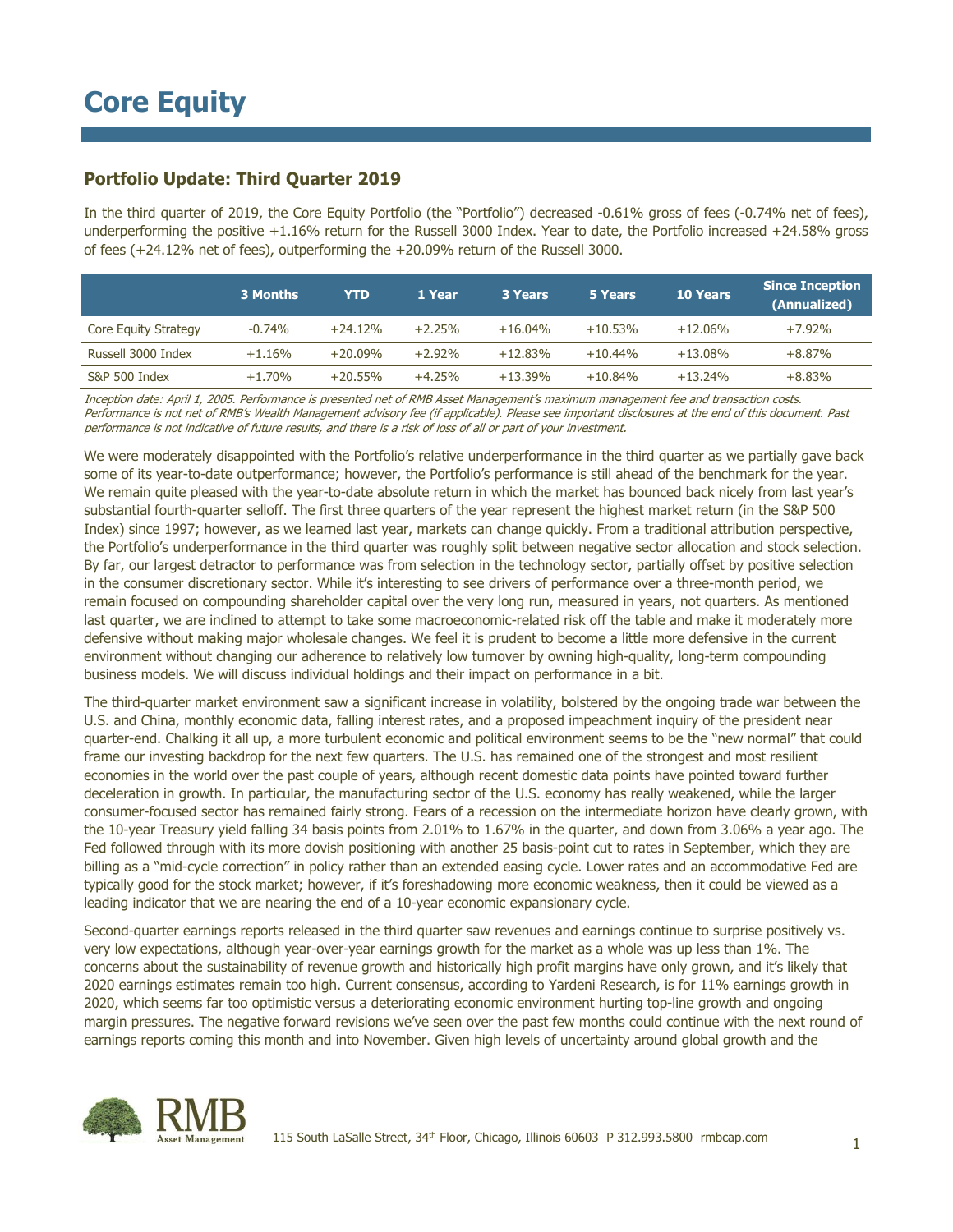# **Core Equity**

lingering trade impacts, we would expect management teams to remain on the conservative side when setting forward expectations and will watch closely for any change in management's tone toward demand for their products and services.

Our message about overall equity valuations is nearly identical with how we felt at the end of last quarter. While not overly expensive, especially given an even lower interest-rate backdrop, we are not finding bargains to be abundant by any means, particularly in our quality growth universe. As we'll discuss in a bit, the Portfolio is seeking a couple of strong new ideas, but attractively priced entry points in individual names with good fundamentals are hard to find. From a bottom-up, individual company perspective, the Portfolio has more reward-to-risk ratios under one than it has greater than one. This was much different from where we stood at the end of 2018 after the big fourth-quarter selloff, which reflects the significant rebound in prices year to date without any upward revisions in earnings estimates or growth expectations. Said another way, the market return this year has come entirely from multiple expansion. From a longer-term perspective, we also must be cognizant of the fact that we are, more likely than not, in the late innings of a historically long positive economic cycle. While we do not necessarily see a recession as imminent, the probability continues to get larger, particularly as the trade war with China deepens and extends in duration. The U.S. consumer has been quite resilient as low unemployment and wage gains have helped offset weaker parts of the economy. As we have penned recently, the concept of "peak earnings" has remained a debate these days that, even if the U.S. does not roll into a meaningful economic recession, we could be close to the peak in corporate profitability given outside pressures on margins (particularly wage inflation) and deteriorating economies outside the U.S. As always, macro market predictions are very difficult to make with any hopes of being consistently accurate. We remain focused on bottom-up stock selection within a concentrated, yet diversified, portfolio of high-quality individual companies that can grow their earnings for years into the future and earn attractive returns on invested capital. No matter what happens with the current market cycle, we strongly believe the strategy positions us to outperform over the long run without taking undue risk.

### **Contributors and Detractors**

The accompanying chart shows the Portfolio's largest contributors and detractors to performance during the third quarter. The largest contributor was Edwards Lifesciences Corp., a market leading provider of transcatheter heart valves and other cardio devices. The stock responded well to its second-quarter earnings report that showed accelerating revenue growth that was ahead of Street expectations. We continue to like both the intermediate- and longer-term growth prospects for Edwards given recent approval to expand the targeted patient population for its devices as well as its innovation pipeline. While much of this good news has been priced into the stock, we continue to believe that it can outperform over the long run and have maintained our larger position size. Internet giant Alphabet Inc. was the secondbiggest contributor. The stock moved higher after a strong second-quarter earnings report, which showed a strong reacceleration in revenue growth after an abnormally weak first quarter. They also provided increased disclosure on the size of their cloud business, which investors have been clamoring for. We continue to like Alphabet as a long-term compounder and don't view the current valuation as very demanding relative to its growth prospects, economic moat, and cash-rich balance sheet. It remains the Portfolio's largest position at quarter-end.

#### **Core Equity**

#### **THIRD QUARTER 2019 CONTRIBUTION REPORT** Ranked by Basis Point Contribution

|                                    | <b>Basis Point</b><br><b>Contribution</b> | <b>Return</b> |
|------------------------------------|-------------------------------------------|---------------|
| <b>Top Contributors</b>            |                                           |               |
| Edwards Lifesciences Corp.         | $+77$                                     | $+19.04%$     |
| Alphabet Inc.                      | $+67$                                     | $+12.78%$     |
| Genesee & Wyoming Inc.             | $+35$                                     | $+10.51%$     |
| Frontdoor Inc.                     | $+29$                                     | $+11.51%$     |
| ServiceMaster Global Holdings Inc. | $+27$                                     | $+7.31%$      |
| <b>Bottom Detractors</b>           |                                           |               |
| PTC Inc.                           | $-79$                                     | $-24.18%$     |
| Align Technology Inc.              | -69                                       | $-34.10%$     |
| <b>EOG Resources Inc.</b>          | $-64$                                     | $-20.07%$     |
| Middleby Corp.                     | $-61$                                     | $-13.87%$     |
| Cooper Companies Inc.              | -60                                       | $-11.83%$     |

Past performance is not indicative of future results, and there is a risk of loss of all or part of your investment. The above does not represent all holdings in the Portfolio. To obtain a copy of RMB's calculation methodology and a list of all holdings with contribution analysis, please contact your service team. The data provided is supplemental. Please see important disclosures at the end of this document.

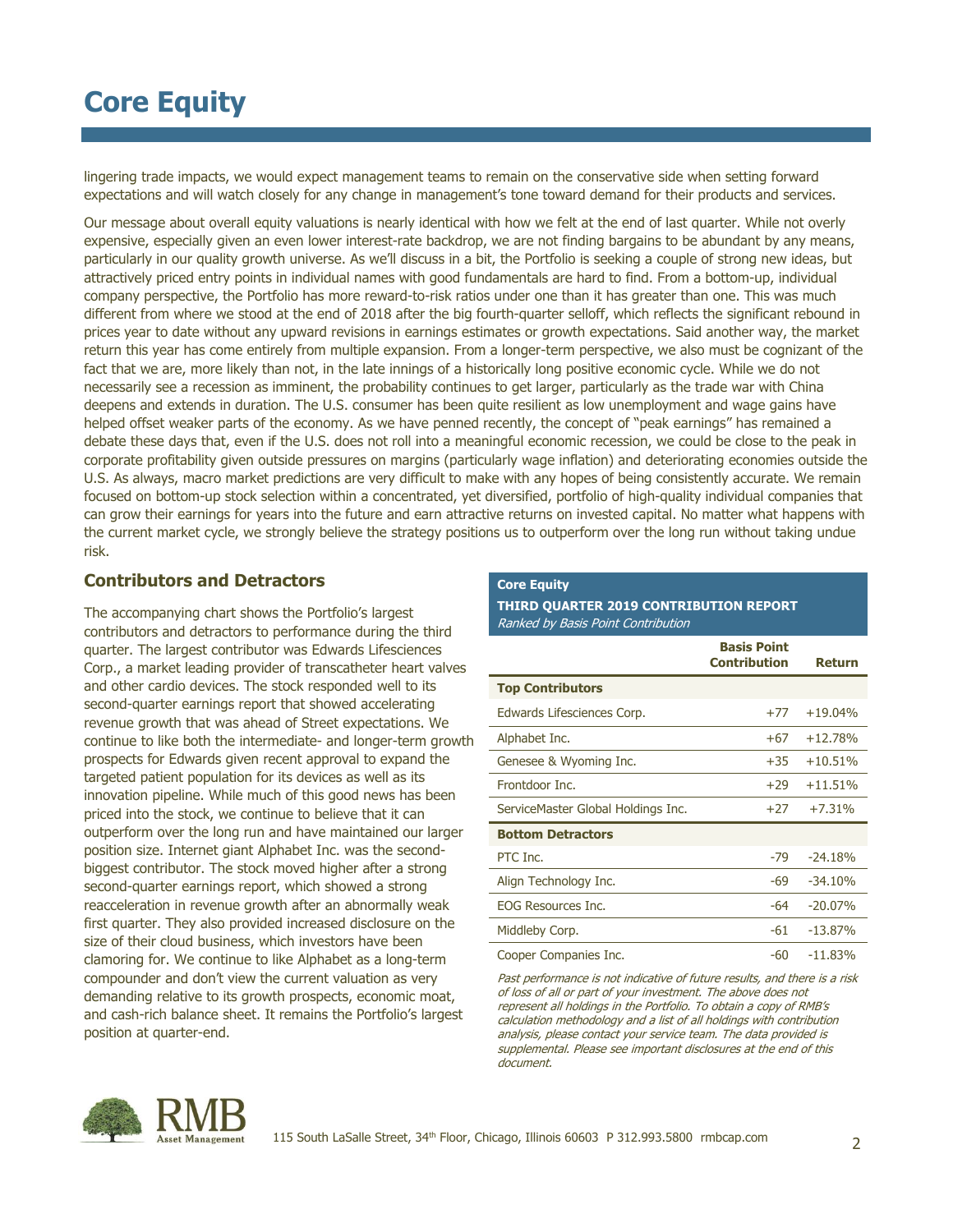# **Core Equity**

On the negative side of the performance ledger, we had several names that detracted from performance. PTC Inc., a provider of computer-aided design and product lifecycle management software, was the largest basis-point detractor. The stock declined after a weaker-than-expected second-quarter earnings report and forward outlook. We continue to believe that most of PTC's recent issues are temporary and fixable, and the long-term growth outlook for PTC remains bright, particularly for its fast-growing "internet of things" software segment. We are also attracted to the significant upside to operating margins that PTC should achieve as it progresses through its transition to a software as a service (SaaS) business model. We used the weakness in the stock to add to our position and like its long-term upside potential, although may consider tax trading some of our higher cost lots for taxable shareholders during the fourth quarter. Align Technology Inc., the largest provider of clear dental aligners for orthodontics, was the second-largest detractor. The stock declined after a very disappointing secondquarter earnings report in which revenue growth decelerated substantially and margins came under pressure. We've owned Align in varying degrees since late 2015, and it was quite a rollercoaster ride. Given Align was a very high-growth expectations stock, we were well aware of the potential for volatility in owning the name. Over the past three years, we had been trimming back our position size on occasion as the stock price rose to try and manage risk. However, due to our lost confidence in the competitive landscape and Align's longer-term ability to maintain premium pricing, we decided to completely exit our position this quarter.

## **Portfolio Activity**

During the third quarter, the Portfolio did not purchase any names and, as previously mentioned, exited our Align Technology holding. We also did some very modest changing around position sizes, but no additions to the company lineup were made. For many managers, it would be highly unlikely to go a full quarter without purchasing a new idea, but for us, it does happen from time to time given our concentrated portfolios, long-term investment horizon, and desire for low turnover in the strategy. While we always want new ideas "competing for capital" to get into the Portfolio, we also strive to own very high-quality, growing businesses in which we can compound value for years, not months or quarters. The Portfolio does have a modestly higher level of cash than normal at the end of the quarter, and, as mentioned in last quarter's letter, Genesee & Wyoming is in the process of being taken over, so we will be converting to cash relatively soon. Combined with our desire to potentially sell one or two existing names has heightened our need for new ideas. The market environment has not made it easy to find good valuation entry points in stocks of high-quality compounding business models. Our "wish list" is extensive, and we expect our patience to pay off. We'll likely have some level of activity to report back to you post the fourth quarter.

### **TOP 10 HOLDINGS AS OF 9/30/19**

| <b>Company</b>                                                                                                                                                                                                                                                                                                                                                                                                                                                                                             | % of Assets |  |  |  |  |
|------------------------------------------------------------------------------------------------------------------------------------------------------------------------------------------------------------------------------------------------------------------------------------------------------------------------------------------------------------------------------------------------------------------------------------------------------------------------------------------------------------|-------------|--|--|--|--|
| Visa Inc.                                                                                                                                                                                                                                                                                                                                                                                                                                                                                                  | 6.03%       |  |  |  |  |
| <b>IHS Markit Ltd.</b>                                                                                                                                                                                                                                                                                                                                                                                                                                                                                     | 5.34%       |  |  |  |  |
| Steris PLC                                                                                                                                                                                                                                                                                                                                                                                                                                                                                                 | 5.16%       |  |  |  |  |
| Edwards Lifesciences Corp.                                                                                                                                                                                                                                                                                                                                                                                                                                                                                 | 4.98%       |  |  |  |  |
| Danaher Corp.                                                                                                                                                                                                                                                                                                                                                                                                                                                                                              | 4.98%       |  |  |  |  |
| Middleby Corp.                                                                                                                                                                                                                                                                                                                                                                                                                                                                                             | 4.69%       |  |  |  |  |
| Cooper Companies Inc.                                                                                                                                                                                                                                                                                                                                                                                                                                                                                      | 4.48%       |  |  |  |  |
| Booking Holdings Inc.                                                                                                                                                                                                                                                                                                                                                                                                                                                                                      | 4.31%       |  |  |  |  |
| TJX Companies Inc.                                                                                                                                                                                                                                                                                                                                                                                                                                                                                         | 4.08%       |  |  |  |  |
| 4.06%<br>Nordson Corp.<br>Holdings are subject to change. Portfolio characteristics<br>are intended to provide a general view of the entire<br>portfolio, or Index, at a certain point in time.<br>Characteristics are calculated using information obtained<br>from various data sources. Past performance is not<br>indicative of future results, and there is a risk of all or<br>part of your investment. The data provided is<br>supplemental. Please see disclosures at the end of this<br>document. |             |  |  |  |  |

### **Outlook**

From when we last wrote you three months ago, market volatility has picked up somewhat with the backdrop of further declines in long-term interest rates, increased economic uncertainty, and more political upheaval. For the most part, the market has taken it in stride, although, as we pen this letter in early October, volatility has increased. The upcoming corporate earnings report season that is about to kick off will once again refocus the market back on individual company fundamentals, where we have some areas of concern. Inflationary pressures from a tighter labor market, overseas demand levels, and the impact from tariffs will be areas of focus. Given a fair amount of macro uncertainty, we think management teams will continue to have an extra level of conservatism embedded in their 2019 guidance, and any early thoughts toward 2020 could temper optimism for better growth. Near-term U.S. economic data points have generally been quite mixed, with a bias toward decelerating growth and lower business confidence. We are also approaching the one-year mark until the presidential election, which, along with an impeachment inquiry, is going to dominate the news cycle from here forward.

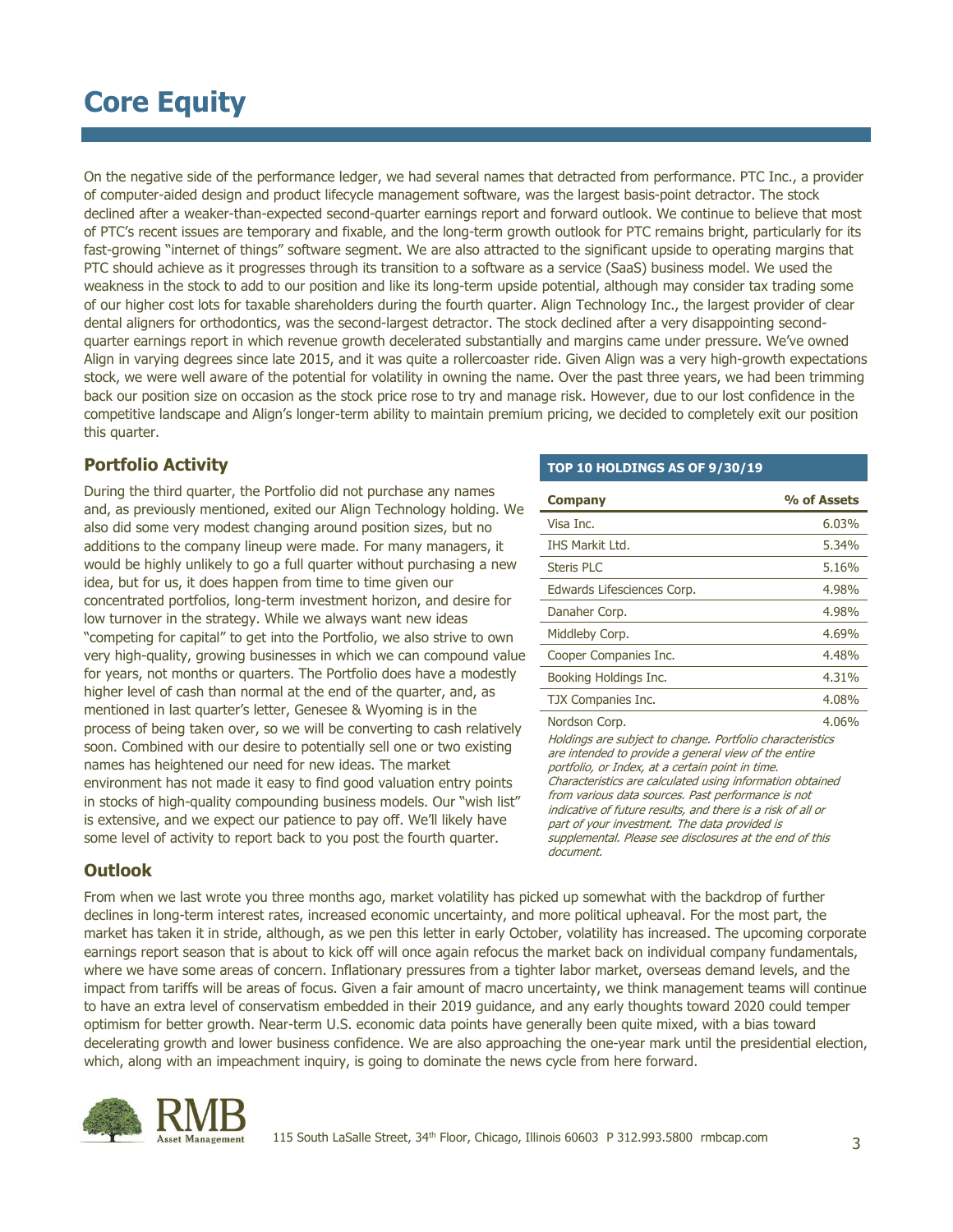# **Core Equity**

Overall, we have some reservations about the momentum in U.S. corporate earnings growth, which is the biggest long-term driver of stock prices. As we've discussed, risks to revenue growth and margins are abundant, which could lead to "peak earnings" or "plateauing earnings" in 2019 or 2020. With the overall market multiple having re-inflated from 2018 year-end levels, it now sits about 18x 2019 and 16.2x 2020, with next year's estimates likely being too high. The long-term average for the market is around 16x, but given we may be nearing peak earnings, there might not be a whole lot of value implied in current market expectations. As always, while we may opine on our view of the overall market, we do not pretend to have any ability to predicting where the market is heading in the short or intermediate term. Market timing is a very difficult, if not impossible, task to add value with. We continue to focus the Portfolio's efforts on owning companies with good secular growth prospects, strong economic moats, underleveraged balance sheets, and superior management teams. These are companies we believe can compound value for shareholders for years into the future. The opportunities to find high-quality growth companies selling at attractive valuations is not very abundant, but we will continue to use our "bottom-up" search to optimize the Portfolio. As mentioned earlier, we have some capital to put to work, and our disciplined investment process focuses more on individual company fundamentals and less on the overall market. We also believe that a strategy focused on high-quality companies can distinguish itself in a more volatile market environment.

Thank you for the continued trust you place in us to manage your assets. If you have any questions, please do not hesitate to contact us.

Sincerely,

old Mole inderd

Todd Griesbach Portfolio Manager

Past performance is not indicative of future results, and there is a risk of loss of all or part of your investment. The opinions and analyses expressed in this letter are based on RMB Capital Management, LLC's ("RMB Capital") research and professional experience and are expressed as of the date of our mailing of this letter. Certain information expressed represents an assessment at a specific point in time and is not intended to be a forecast or guarantee of future performance, nor is it intended to speak to any future time periods. RMB Capital makes no warranty or representation, express or implied, nor does RMB Capital accept any liability, with respect to the information and data set forth herein, and RMB Capital specifically disclaims any duty to update any of the information and data contained in this letter. The information and data in this letter do not constitute legal, tax, accounting, investment, or other professional advice. The information provided in this letter should not be considered a recommendation to purchase or sell any particular security. There is no assurance that any securities discussed herein will remain in the Portfolio at the time you receive this letter or that securities sold have not been repurchased. The securities discussed do not represent the entire Portfolio and, in the aggregate, may represent only a small percentage of their holdings. It should not be assumed that any securities transaction or holding discussed was or will prove to be profitable, or that the investment recommendations or decisions we make in the future will be profitable or will equal the investment performance of the securities discussed herein. A complete list of security recommendations made during the past 12 months is available upon request. An investment cannot be made directly in an index. The index data assumes reinvestment of all income and does not account for fees, taxes or transaction costs. The investment strategy and types of securities held by the comparison index may be substantially different from the investment strategy and types of securities held by your account. The Russell 3000 measures the performance of the largest 3000 U.S. companies, representing approximately 98% of the investable U.S. equity market. The Russell 3000 Index is constructed to provide a comprehensive, unbiased, and stable barometer of the broad market and is completely reconstituted annually. The S&P 500 includes 500 leading companies in leading industries of the U.S. economy. The S&P 500 focuses on the large-cap segment of the market and covers approximately 75% of U.S. equities. High-quality stocks are those that we believe offer greater reliability and less risk. The quality assessment is made based on a combination of soft (e.g., management credibility) and hard (e.g., balance sheet stability) criteria.